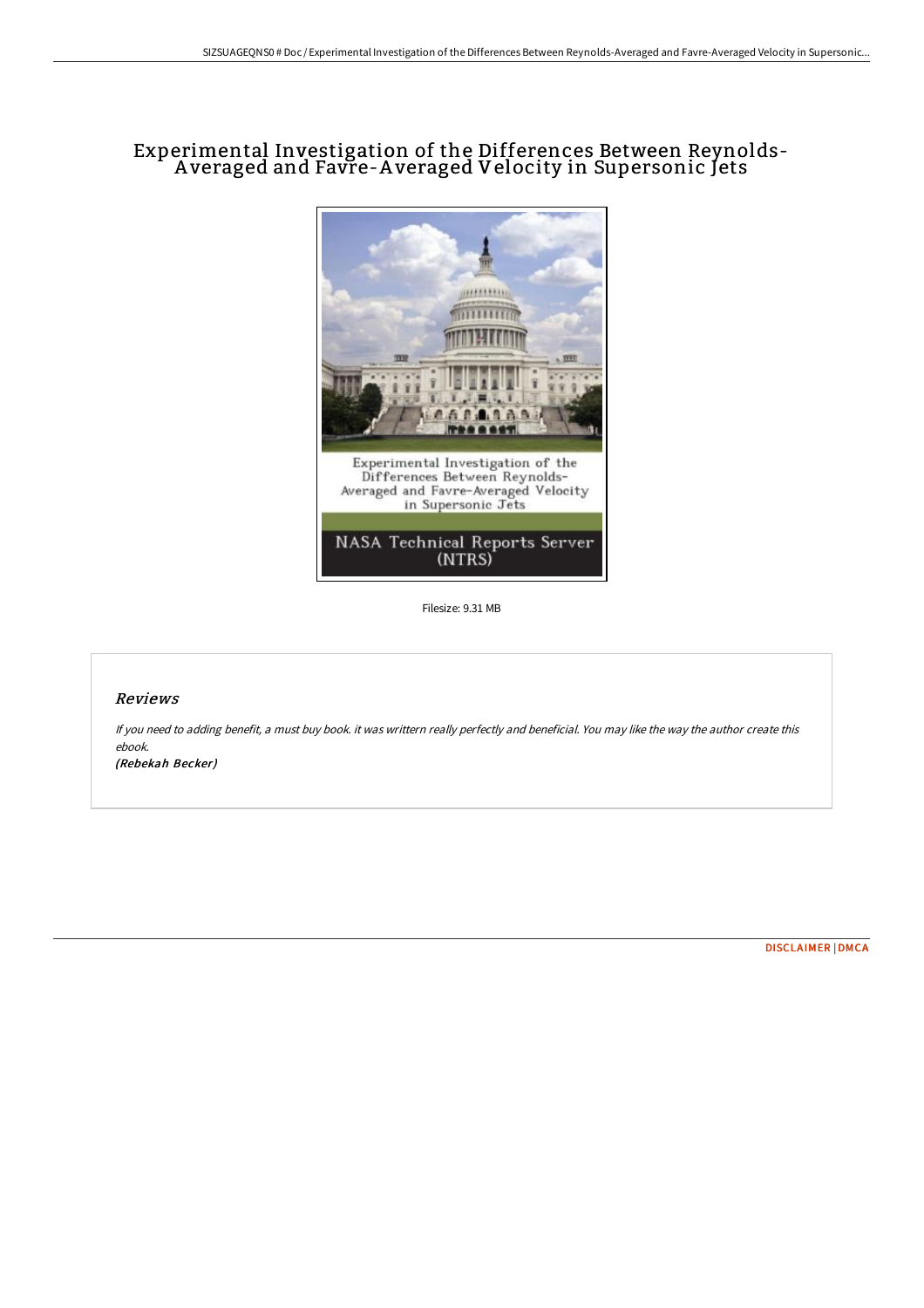## EXPERIMENTAL INVESTIGATION OF THE DIFFERENCES BETWEEN REYNOLDS-AVERAGED AND FAVRE-AVERAGED VELOCITY IN SUPERSONIC JETS



BiblioGov. Paperback. Book Condition: New. This item is printed on demand. Paperback. 26 pages. Dimensions: 9.7in. x 7.4in. x 0.1in.Recent advancement in the molecular Rayleigh scattering based technique allowed for simultaneous measurement of velocity and density fluctuations with high sampling rates. The technique was used to investigate unheated high subsonic and supersonic fully expanded free jets in the Mach number range of 0.8 to 1.8. The difference between the Favre averaged and Reynolds averaged axial velocity and axial component of the turbulent kinetic energy is found to be small. Estimates based on the Morkovins Strong Reynolds Analogy were found to provide lower values of turbulent density fluctuations than the measured data. This item ships from La Vergne,TN. Paperback.

 $\blacksquare$ Read Experimental Investigation of the Differences Between [Reynolds-Averaged](http://albedo.media/experimental-investigation-of-the-differences-be.html) and Favre-Averaged Velocity in Supersonic Jets Online

Download PDF Experimental Investigation of the Differences Between [Reynolds-Averaged](http://albedo.media/experimental-investigation-of-the-differences-be.html) and Favre-Averaged Velocity in Supersonic Jets